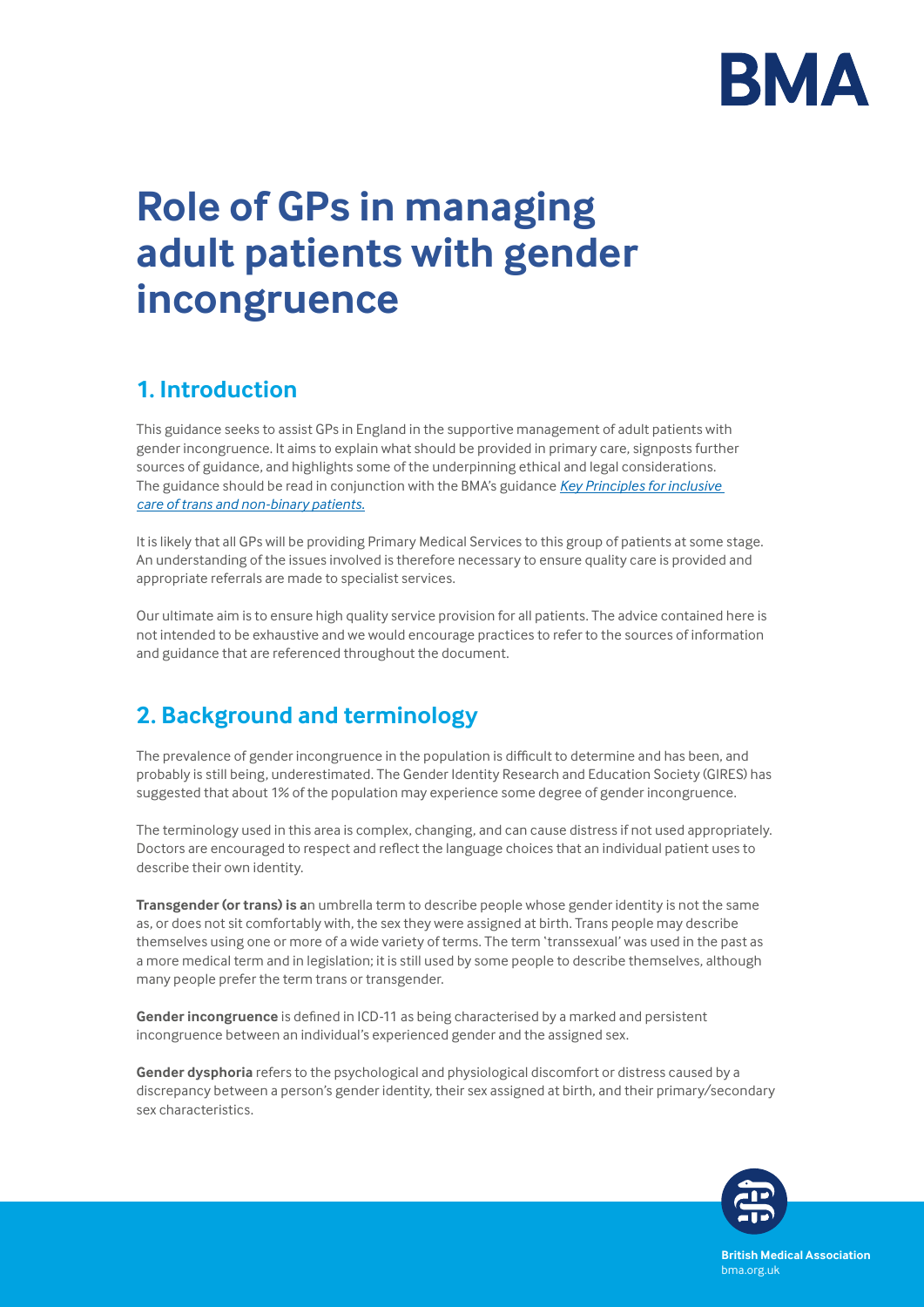Gender dysphoria is not in and of itself classified as a mental illness. Untreated, gender dysphoria can severely affect the individual's quality of life and potentially lead to mental ill health; it is therefore important that assessment and, where indicated, treatment is available. Doctors should be aware, however, that not all transgender patients will experience dysphoria or distress due to their gender identity and should avoid automatically attributing particular health concerns or conditions to a patient's gender identity.

# **3. Care arrangements and prescribing**

# **Initial GP consultation**

Patients often find it difficult to confide their feelings of gender incongruence to their GP and this may prevent them from seeking treatment. Such patients are in genuine distress and are seeking help, so GPs should be mindful of the sensitivity of their condition and how difficult it might have been for the patient to have approached a health care professional in the first place. GPs should be aware that a person's outward appearance may not correspond to their gender identity and will need to deal with this situation with understanding.

#### *Forms of address and confidentiality*

It is important that individual preference should be respected. This is not dependent on any official name change. If in doubt, an opportunity should be found to discreetly ask the individual which form of address they prefer, and how they see their own gender identity. Written correspondence should take into account the fact that others in the household may be unaware of the individual's gender circumstances so preferences for written communication should also be noted. Doctors may for example wish to address written correspondence using an initial and surname, rather than using pronouns or titles.

### **A quick guide to pronouns**

We all have pronouns. The most common ones are 'she', 'her' and 'hers' or 'he', 'him,' 'his'. Some people prefer gender-neutral pronouns, like 'they', 'them,' and 'theirs'. Some people will use different pronouns at different times. Changing pronouns can be an important part of transition. Using the wrong pronoun for someone – for example, referring to someone as 'he' when they prefer to use 'she' – is known as misgendering. This can make people feel invalidated or disrespected, particularly if it occurs repeatedly.

The most straightforward way to determine pronouns is to ask "what are your preferred pronouns"? If you make a mistake, apologise and carry on.

#### *Confidentiality*

A person's gender past should not be divulged to anyone without the patient's consent, and particular care needs to be taken over electronic forms of communication, such as e-referrals, which might make reference to past medical history which is of no relevance to the current medical situation. Disclosures of information about patients with gender incongruence is covered below, including for reasons of clinical necessity.

#### **Changing medical records and disclosures of information**

The Gender Recognition Act 2004 provides safeguards for the privacy of individuals with gender incongruence and restricts the disclosure of certain information. The Act makes it an offence to disclose 'protected information' (i.e. a person's gender history after that person has changed gender under the Act) when that information is acquired in an official capacity.

This means that the 'protected information' can only be disclosed when:

- it is to another health professional; and
- it is for a medical purpose; and
- there is a reasonable belief that the patient has consented to the disclosure.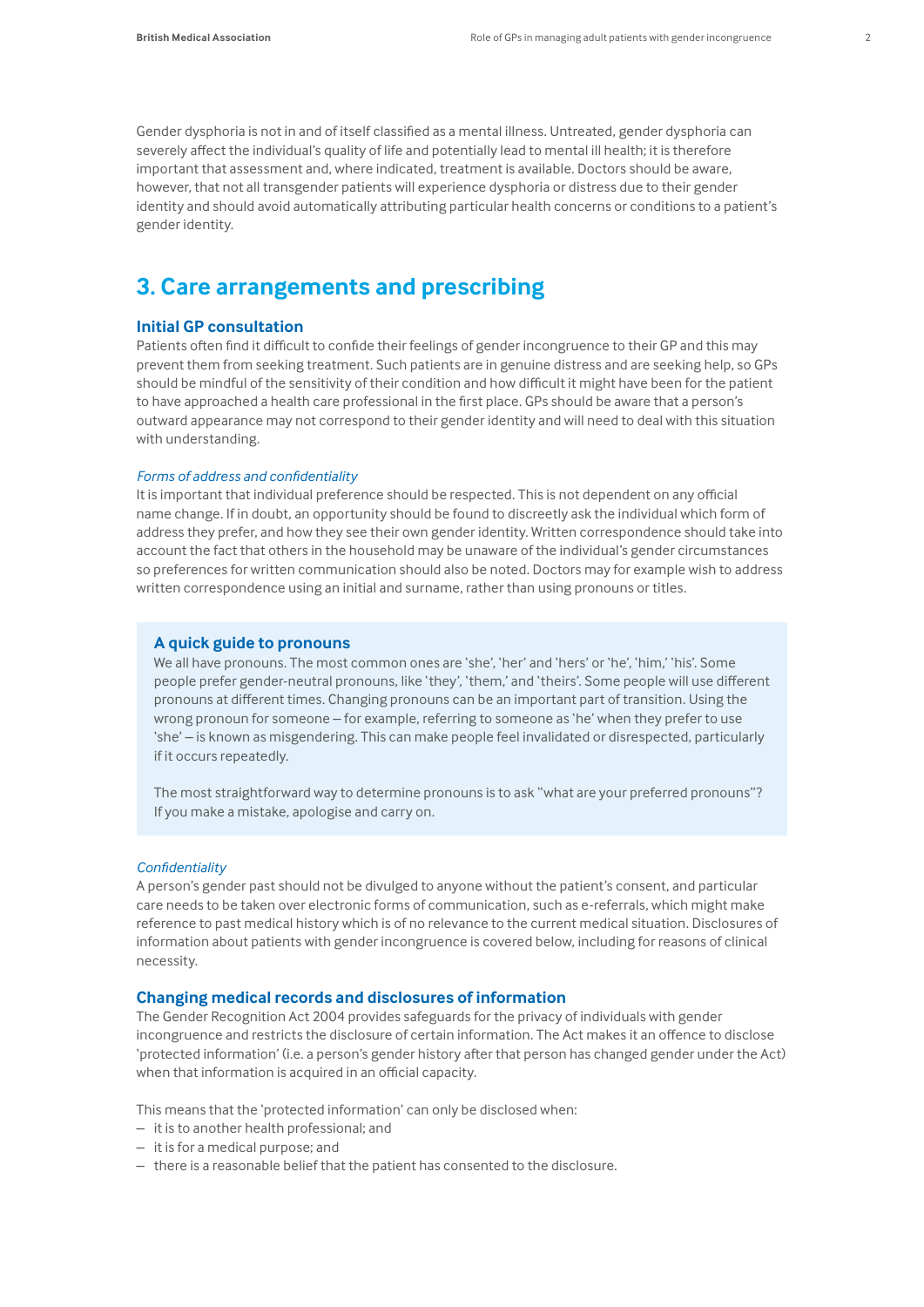Patients who are in the processing of transitioning are also entitled to the same protection against disclosure of their gender history.

#### *Changing name and gender on the patient record*

GPs may be asked by patients with gender incongruence to change their name and gender on the practice medical record, and patients have this right to change their personal details direct with the practice. Patients also have the right to change the name and gender on their official NHS registration documents without obtaining a Gender Recognition Certificate. [PCSE guidance](https://pcse.england.nhs.uk/help/patient-registrations/adoption-and-gender-re-assignment-processes/) sets out in more detail all the steps involved in changing the patient's name and gender on the patient record.

#### **Preventative healthcare and screening**

Patients may require access to disease prevention and organ specific screening programmes (such as cervical smears, breast screening or prostate examinations) which are habitually offered only to specific genders and which may not align with the patient's own gender identity.

Doctors should work these patients to ensure that they understand any screening procedures they should continue to have. This may also include providing access to information on how patients may opt out of gender-specific screening calls.

Further information and guidance on NHS population screening for trans and non-binary people can be found [here.](https://www.gov.uk/government/publications/nhs-population-screening-information-for-transgender-people/nhs-population-screening-information-for-trans-people)

Sheffield Health and Social Care has also produced a helpful [leaflet](https://www.shsc.nhs.uk/sites/default/files/2019-12/Screening_for_trans_and_non-binary_people_Sept_2019-1.pdf).

#### **Fertility care**

Doctors who manage patients who are considering surgery and/or endocrine treatments should work with those patients to explore whether they may wish to have biological children in the future and options to preserve this capacity, such as whether gamete storage might be considered. The Human Fertilisation and Embryology Authority (HFEA) has useful information for trans and non-binary patients and their doctors on fertility and fertility treatment issues [here](https://www.hfea.gov.uk/treatments/fertility-preservation/information-for-trans-and-non-binary-people-seeking-fertility-treatment/).

#### **Referral to GIC**

A list of NHS gender identity clinics and details of how to refer can be found [here](https://www.nhs.uk/live-well/healthy-body/how-to-find-an-nhs-gender-identity-clinic/). GPs will need to fill in a referral form, which can be downloaded from each clinic's website. There is no requirement for the patient to undergo a mental health assessment prior to referral. Patients may be accepted at clinics in other regions than where they are based.

### **Prescribing, monitoring and follow-up after gender reassignment treatment**

NHS England's 2018 guidance on *[Responsibility for prescribing between primary and secondary/tertiary](https://www.england.nhs.uk/publication/responsibility-for-prescribing-between-primary-and-secondary-tertiary-care/)  [care](https://www.england.nhs.uk/publication/responsibility-for-prescribing-between-primary-and-secondary-tertiary-care/)* expresses clearly that in order to provide the most appropriate level of care to the patient, it is of the utmost importance that the GP is clinically competent to prescribe the necessary medicines, and that any transfers involving medicines with which GPs would not normally be familiar should not take place without full local agreement, and dissemination of sufficient, up-to-date information to individual GPs.

We are aware that GPs are sometimes asked to prescribe hormones for patients with gender incongruence both before and after specialist involvement. NHS England's *[Specialised Services Circular SSC1620](https://www.dpt.nhs.uk/download/Ote2T8sczT)* 'Primary Care Responsibilities in Prescribing and Monitoring Hormone Therapy for Transgender and Non-Binary Adults' states that GPs are encouraged to collaborate with GICs in the initiation and ongoing prescribing of hormone therapy and that there is extensive clinical experience of the use of these products in the treatment of gender dysphoria.

The BMA continues to engage with the GMC on issues relating to prescribing and ongoing care arrangements to seek clarification on its guidance. The two circumstances in which GPs may be asked to prescribe for patients with gender incongruence, "bridging prescriptions" and ongoing care following consultation at a GIC, raise different issues and are therefore addressed separately below.

#### *Bridging prescriptions*

Patients should not have to resort to self-medicating due to a failure to commission a timely specialist service, and we continue to advocate for NHS England and NHS Improvement (NHSE/I) to make proper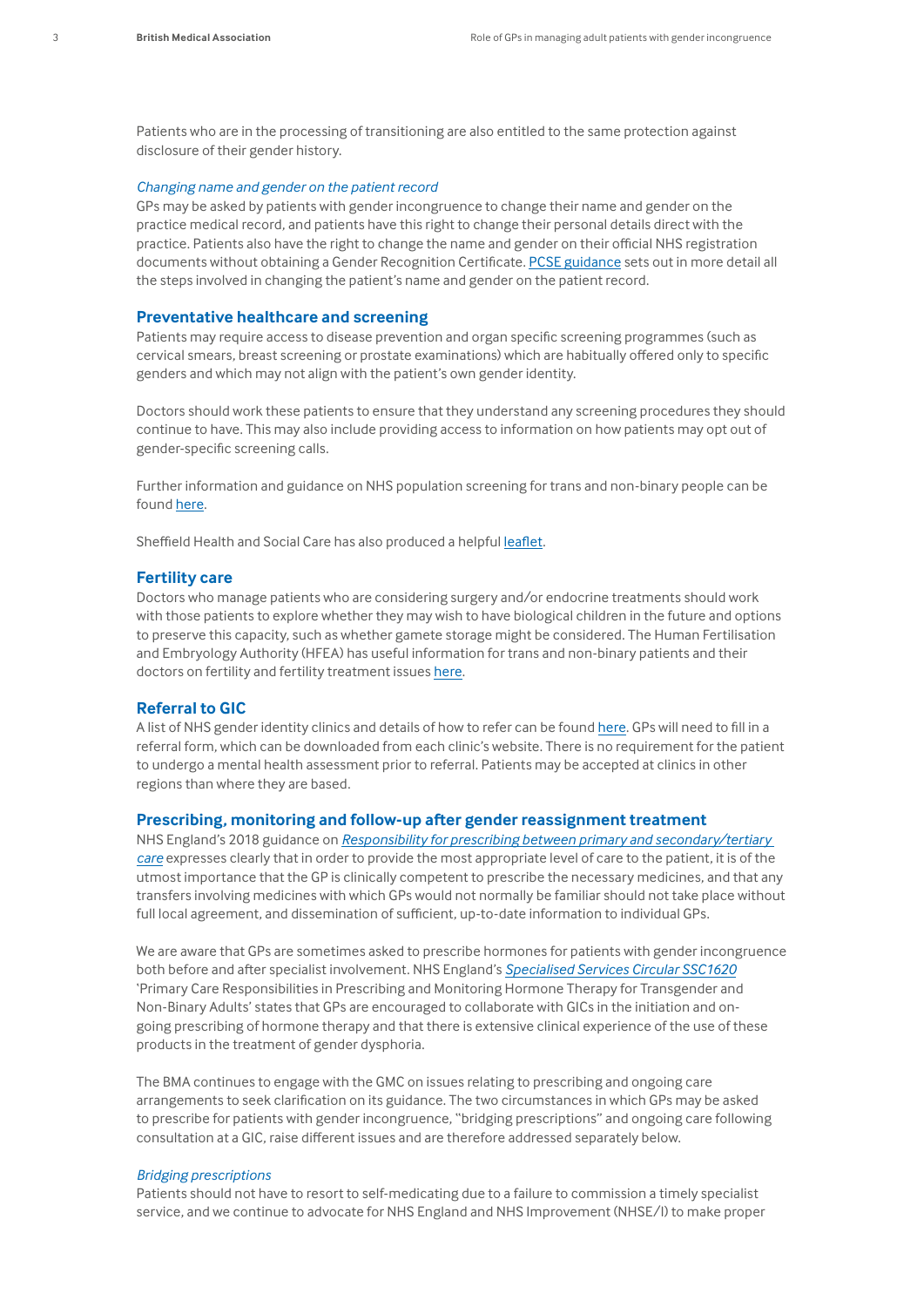commissioning arrangements. If the delay for specialist assessment is excessive, GPs do have a role as their patient's advocate in making representation to the commissioning organisation to help ensure timely provision*.*

As a harm-reduction measure, the Royal College of Psychiatrists has suggested that GPs may prescribe a bridging prescription to cover the patient's care until they are able to access specialist services. The report and its recommendations have been endorsed by a range of Royal Colleges, including the Royal College of General Practitioners.

It must be remembered that prescribers take individual ethical, clinical and legal responsibility for their actions, and when deciding on appropriate management GPs should keep accurate records of their reasoning and decisions. While awaiting specialist assessment, *GPs should attend to their patient's general mental and physical health needs in the same way as they would for other patients, but are not obliged to prescribe bridging prescriptions.*

The GMC advises in their ethical hub (which does not set new professional standards and is not intended to replace the formal guidance) that GPs should only consider a bridging prescription for an individual patient when they meet **all** the following criteria:

- a) the patient is already self-prescribing or seems highly likely to self-prescribe with from an unregulated source (over the internet or otherwise on the black market);
- b) the bridging prescription is intended to mitigate a risk of self-harm or suicide; and
- c) the doctor has sought the advice of an experienced gender specialist and prescribes the lowest acceptable dose in the circumstances.

#### *Collaboration with a specialist and ongoing prescribing*

GMC advises that GPs "should collaborate with a Gender Identity Clinic (GIC) and/or an experienced gender specialists to provide effective and timely treatment for trans and non-binary patients. This may include: prescribing medicines on the recommendation of an experienced gender specialist for the treatment of gender dysphoria, and following recommendations for safety and treatment monitoring".

NHS England's 2018 guidance *[Responsibility for prescribing between primary and secondary/tertiary care](https://www.england.nhs.uk/publication/responsibility-for-prescribing-between-primary-and-secondary-tertiary-care/)* reiterates that when clinical responsibility for prescribing is transferred to general practice, it is *important that the GP or other primary care prescriber is confident to prescribe the necessary medicines*. NHS England recommends that these shared care agreements are agreed locally and reflect the following principles:

- *The care is in the best interest of the patient*
- *The care reflects individual, patient-by-patient arrangements*
- *It is considered in a reasonably predictable clinical situation*
- *The care is agreed to be shared between a consultant/specialist and the patient's GP*
- *The patient is always involved in shared care arrangements*
- *All parties provide willing and informed consent*
- *There is a clear definition of responsibility*
- *Clinical responsibility for prescribing is held by the person signing the prescription*
- *The arrangement is supported by a secure communication network for those responsible*
- *The provision of appropriate training and resources to support the arrangement*
- *All appropriate monitoring requirements should be fulfilled*

This helps to ensure that care arrangements are both in the best interest of the patient and supportive of the GPs and other clinicians involved with providing timely and appropriate care.

This advice reaffirms that GPs should approach shared care and collaboration with gender identity specialists in the same way as they would any other specialist. The advice should therefore be read in conjunction with the principles which underpin shared care as set out by the GMC in *[Good practice in](https://www.gmc-uk.org/ethical-guidance/ethical-guidance-for-doctors/good-practice-in-prescribing-and-managing-medicines-and-devices)  [prescribing and managing medicines and devices](https://www.gmc-uk.org/ethical-guidance/ethical-guidance-for-doctors/good-practice-in-prescribing-and-managing-medicines-and-devices)*.

Participating in a formal shared care agreement is voluntary, subject to a self-assessment of personal competence, and requires the agreement of all parties, including the patient.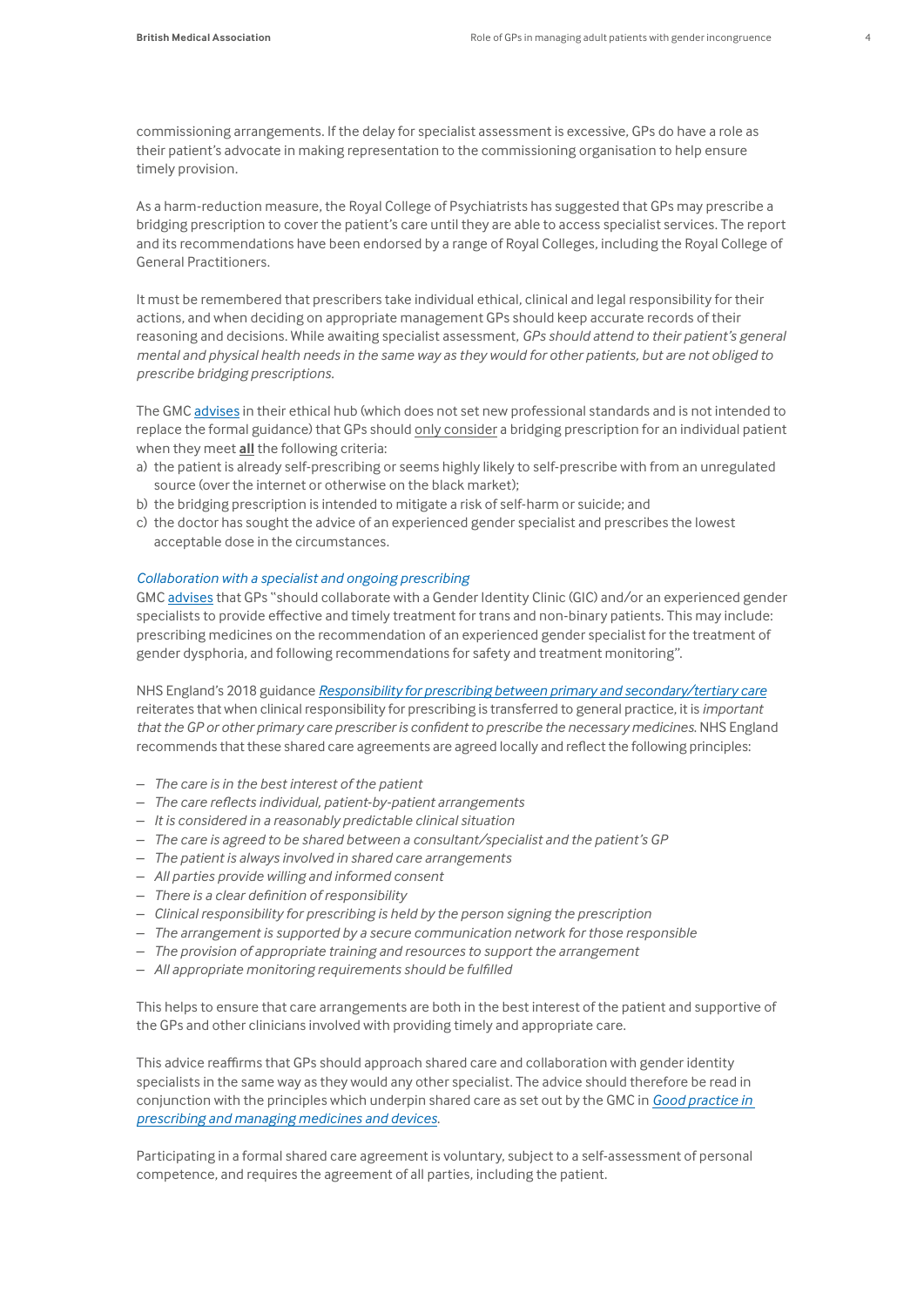# **4. Commissioning of services**

In England, NHS Gender Identity Clinics (GIC) are commissioned by NHS England and NHS Improvement (NHSE/I), who set the [service specifications](https://www.england.nhs.uk/commissioning/spec-services/npc-crg/gender-dysphoria-clinical-programme/) for how they work.

There are regional gender identity clinics in England for adult patients. These provide patients with access to a multidisciplinary team, which initiates appropriate assessment and treatment. These services will accept referrals from primary or secondary care. There is no need for the patient to be assessed by mental health services prior to referral, and GPs do not need prior approval from their CCG/ICS (Clinical Commissioning Group/Integrated Care System).

The BMA is concerned about the lack of specialist service provision, the impact this has on patients and the pressures it can place on practices. Patients with gender incongruence require timely care and a holistic approach, addressing their mental health and psychological needs, in addition to their physical response to any treatment.

Our position is summarised as:

- Confirmation of diagnosis and commencement of initial treatment for gender incongruence should be made by a specialist service to which the patient is referred by the GP, as reflected in the NHS [service](https://www.england.nhs.uk/wp-content/uploads/2019/07/service-specification-gender-dysphoria-services-non-surgical-june-2019.pdf)  [specifications](https://www.england.nhs.uk/wp-content/uploads/2019/07/service-specification-gender-dysphoria-services-non-surgical-june-2019.pdf).<sup>1</sup> Access to these specialist services should be prompt in order to ensure patients receive safe, timely care.
- If timely access at a regional centre is not possible, additional intermediate capacity should be commissioned locally by NHS England to ensure safe and effective care pending specialist involvement. An example of an [intermediate service is commissioned by NHSW in Wales](http://www.whssc.wales.nhs.uk/sitesplus/documents/1119/CP182b%20Gender%20Identity%20Service%20for%20Adults%20%28non%20surgical%29%20Spec%20V1.0%20SEPT.pdf) - this could be used as a model for intermediate care in England.
- Ongoing repeat prescribing of patients with gender incongruence should be provided by trained clinicians who have both the resources and experience to provide the necessary standard of care. This can either be through specialist prescribing (facilitated through the electronic prescription service) or through properly funded [shared-care arrangements](https://www.england.nhs.uk/publication/responsibility-for-prescribing-between-primary-and-secondary-tertiary-care/) with GPs who have consented to provide this service, or through locally commissioned alternative providers within primary care. For more information, see our statement commissioning services.
- Comprehensive, locally commissioned (funded by NHS England), quality controlled services for the ongoing care of patients once they have been discharged from specialist services is vital to ensure patient safety.
- Clinicians in primary care should be supported by specialists when prescribing for patients with gender incongruence. Before a patient can be discharged from a GIC, the gender service must confirm what arrangements have been commissioned locally, provide detailed recommendations and guidance to enable clinicians to take over responsibility for ongoing care, and should ensure consent from primary care for that transfer of responsibility. Arrangements must be in place for patients and clinicians to receive rapid specialist advice in future should this be required. If such arrangements are not in place in primary care, or if the GP feels unable to take transfer of responsibility, the patient should remain under secondary care or intermediate care services until such time as any barriers are resolved.

### *Service provision from GIC clinics*

We have had reports of some Gender Identity Clinics asking GPs to review patients who had already been referred to the GIC, due to long waiting times. Practices have been asked to do extensive review including a mental health assessment confirming if the patient still need their services, and the GIC has also written to the patient to confirm the ongoing need and to discuss any issues with the GP.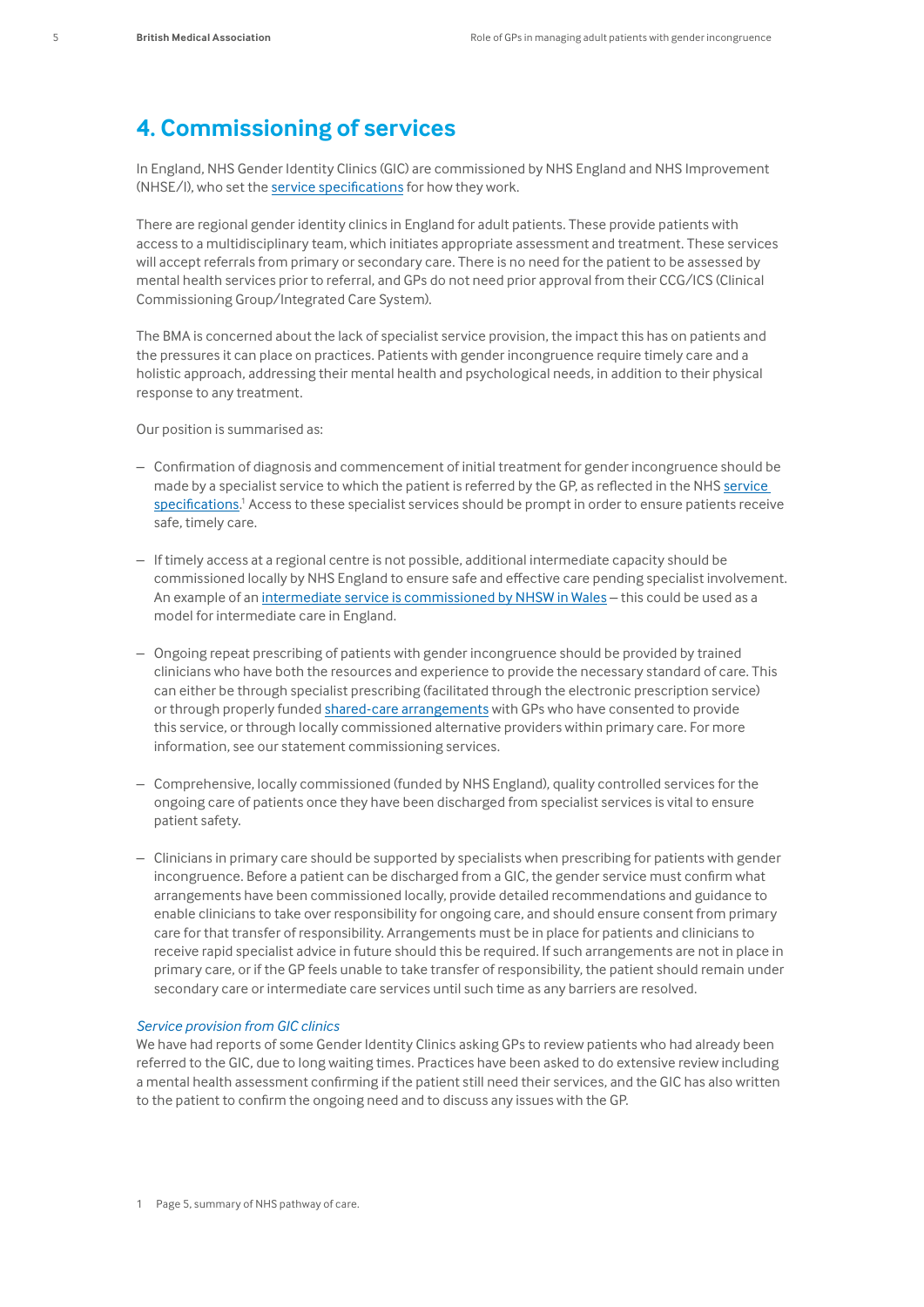It is the responsibility of GICs to manage their waiting lists – not practices – and they should be approaching patients directly themselves to explore whether they still want access to their services. This work is not part of GMS services and are adding a significant workload for each patient, for practices already crumbling under pressure.

This waiting list initiative should be funded similarly to local pathways for support and funding to introduce local measures on other waiting lists. It has never been the role of GP to verify waiting lists.

This is another example of the urgent need for commissioning of GID services as well as a commissioning framework of mental health services both in children and adults, so that they work in unison.